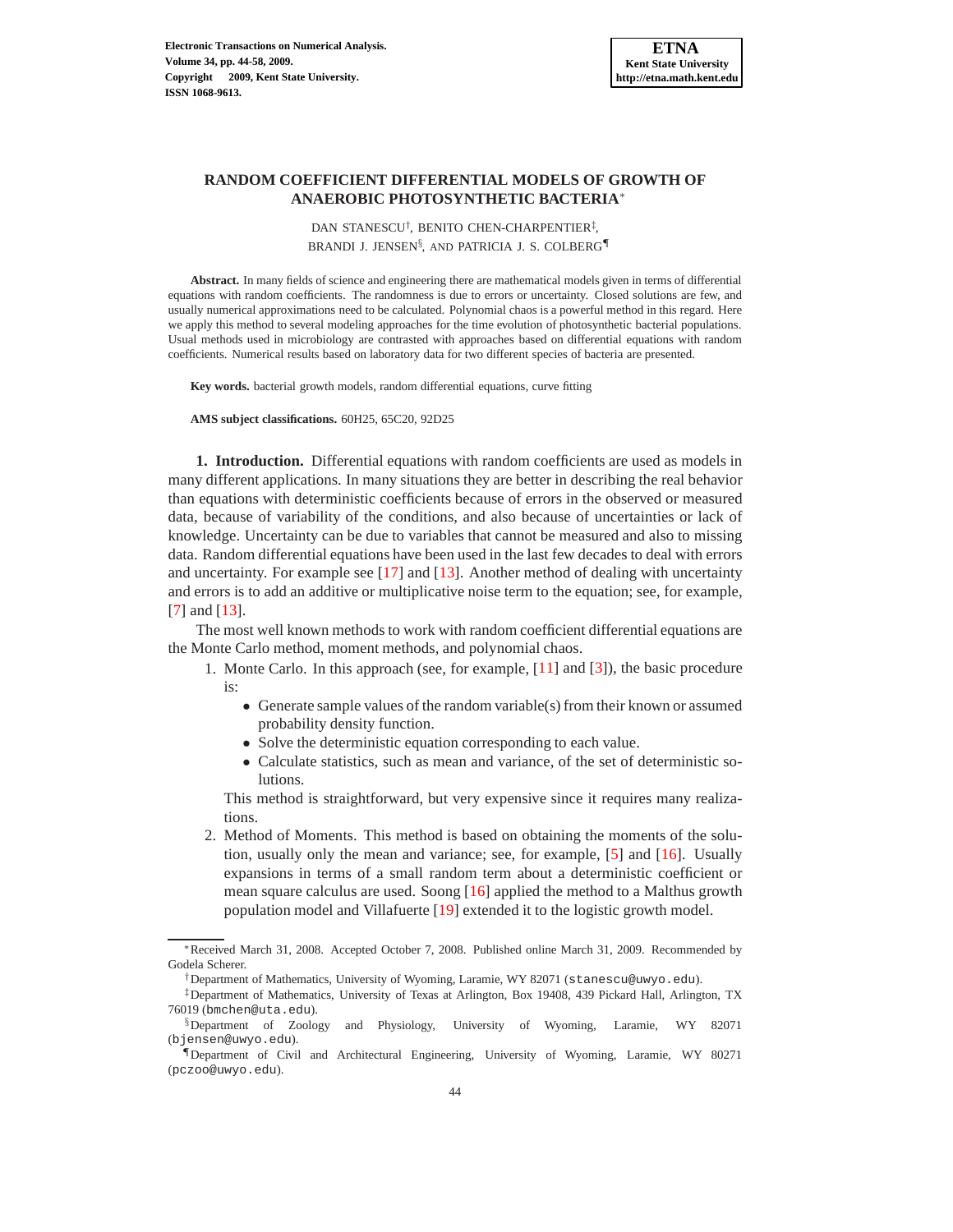3. Polynomial Chaos. The method will be described and applied to population growth models in Section [4.](#page-3-0)

In the life sciences, a very important field of study is that of population growth and evolution of organisms with time. Field observations and laboratory experiments are often performed to determine the sizes of different types of populations under varying conditions and their changes with time. To be able to extend the results to other situations and to make predictions, mathematical models are needed. These models involve parameters, such as the rate of growth, that are usually determined from the measurements of the population size by some sort of curve fitting. Two population models widely used are exponential growth, or Malthusian growth, and logistic growth.

Even when the measurements are done with the utmost care, the measured values will differ somewhat; in fact, sometimes the variability is quite dramatic. This is due to inaccuracies in the methods used to assess population size, error (human or otherwise), and variability in the populations, as well as other unknown factors; in reality, what one obtains are parameters that have some variation. The initial value of the population can also have variations, but these are due only to errors in their measurement. As previously mentioned, a new way to deal with the variation of the parameters is to consider them to be random variables with a specified, given distribution.

In this paper, we will use actual laboratory data from the growth of anaerobic photosynthetic bacteria under infrared lighting conditions. These organisms use light energy to reduce  $CO<sub>2</sub>$  and synthesize carbohydrates, which simultaneously results in an increase in biomass. Initially, when there is no competition for light and/or  $CO<sub>2</sub>$ , the growth may be modeled with an exponential growth model. Later, as the population increases in size, the access to light and/or  $CO<sub>2</sub>$  is reduced; the experimental values can now be better fitted using a logistic model. (One of the data sets fits very well an 's-curve' given by a logistic growth model. The second data set has two points where, for unknown reasons, the population appears to have decreased. So we do not expect the models to fit very well for these data.) We will consider that the fitted parameters are random variables and will obtain the equations for the time evolution of their means and variances. We will then solve these equations and show the effects of the randomness on longer time predictions.

The rest of the paper is structured as follows. In Section [2,](#page-1-0) the biological problem of the growth of anaerobic photosynthetic bacteria is presented and the experiments described. In Section [3,](#page-2-0) the mathematical models with fixed parameters are introduced and the curve fitting procedure presented. In Section [4,](#page-3-0) the random models are discussed and in Section [5](#page-7-0) numerical results pertaining to them are presented. Finally, Section [6](#page-9-0) draws the conclusions.

<span id="page-1-0"></span>**2. Anaerobic photosynthetic bacterial growth.** In this section, we briefly describe how the experiments to measure the population sizes of *Rhodobacter capsulatus (R. capsulatus)* and *Chlorobium vibrioforme (C. vibrioforme)* under infrared lighting conditions were performed.

*Rhodobacter capsulatus* (DSM 1710) and *Chlorobium vibrioforme* strain 6030 (DSM 260) were obtained from the Deutsche Sammlung von Mikroorganismen und Zellkulturen (DSMZ, Braunschweig, Germany). *Rhodobacter capsulatus* was grown in a medium proposed by Sistrom [\[15\]](#page-14-8) and modified by Kessi et al. [\[8\]](#page-14-9). *Chlorobium vibrioforme* was grown in Medium 40 as recommended by the DSMZ.

All cultures were plated anaerobically to ensure culture purity before use. Plates were made using the specified medium plus 15 g/L Bacto-Agar (Difco Laboratories, Detroit, MI) and incubated in an anaerobic jar. Once pure cultures were insured, three tubes containing 20 mL of fresh media were inoculated with 1 mL of mature culture, meaning that pigmentation had been observed for two weeks. These tubes were allowed to grow anaerobically for two

**ETNA Kent State University http://etna.math.kent.edu**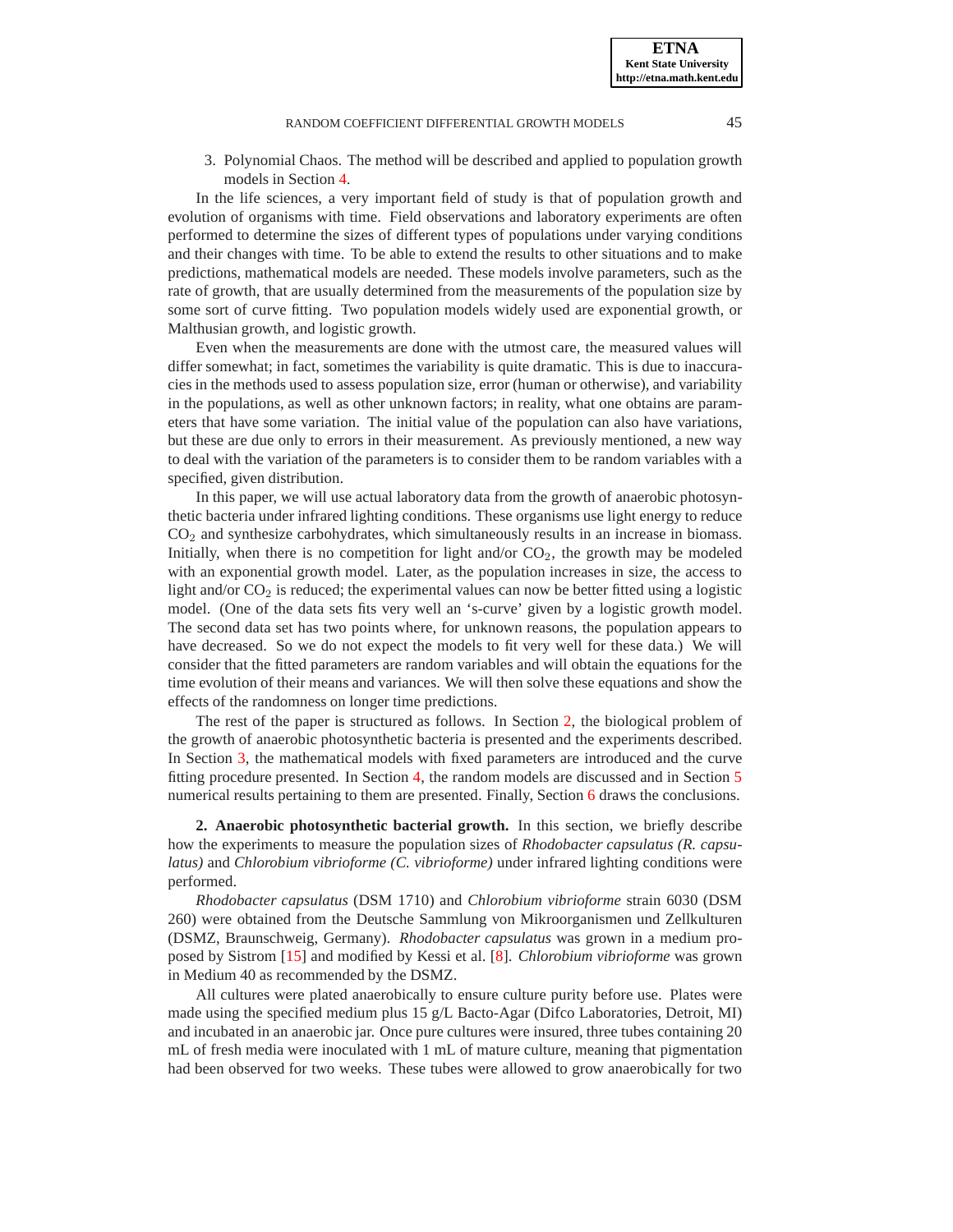weeks in light using three 60W tungsten incandescent light bulbs (Crystal Clear, ACE, Oak Brook, IL) at  $21^{\circ}$ C. Five tubes, each containing 20 mL of media, were then inoculated with 1 mL culture and placed in the dark for 12 hours. After the dark incubation period, the cultures were grown under anoxic conditions under infrared illumination.

Bulbs used for IR incubations were placed behind 58 mm R72 infrared glass filters (Hoya Corporation, Tokyo, Japan) that allowed wavelengths of light above 700nm to pass. All cultures were incubated between  $21 - 23^{\circ}$ C. Light intensity was measured using a Digital Lux Meter (LX-101A, Lutron, Taipei, Taiwan). *Rhodobacter capsulatus* was incubated at a light intensity of 60 lux; *C. vibrioforme* was provided 120 lux.

Direct cell counts were made using the Acridine Orange Method [\[9\]](#page-14-10) and a Dialux 20 epifluorescence microscope fitted with a lens micrometer (Leitz, Germany). Fifteen to twenty fields were counted and averaged to determine the population size at any point in time. Cell numbers were assessed upon initial inoculation and then again when pigmentation was visible in the cultures. Cell counts were then made every two to three days until a stationary phase was achieved. The measured values are presented in the next section.

<span id="page-2-0"></span>**3. Mathematical models and curve fitting.** If we let  $y(t)$  be the population of a given species at time  $t$ , then the simplest model for the growth or decay of the population is that the rate of change is proportional to the size of the population. This is the model proposed by Thomas Malthus in 1798 [\[10,](#page-14-11) [12\]](#page-14-12). The differential equation for this model is

<span id="page-2-1"></span>
$$
\frac{dy}{dt} = ry(t),\tag{3.1}
$$

where r is the growth rate. The solution for an initial value of the population  $y(0) = y_0$  is  $y(t) = y_0 \exp(rt)$ . For up to nine days, our bacteria populations have a growth rate that looks exponential.

But, of course, as the population keeps growing inside the test tubes, there starts to be a competition for the limited resources, mainly light and possibly CO2. In 1838, Verhulst [\[18\]](#page-14-13) proposed that the growth rate should decrease with the size of the population. This leads to the logistic equation

<span id="page-2-2"></span>
$$
\frac{dy}{dt} = r\left(1 - \frac{y}{K}\right)y.\tag{3.2}
$$

Here  $r$  is still the growth rate and  $K$  is the equilibrium value. The solution, subject to initial value  $y(0) = y_0$ , is

$$
y(t) = \frac{y_0 K}{y_0 + (K - y_0) \exp(-rt)}.
$$

Our data, for times up to 14 days, resembles logistic growth.

We will fit our experimental data to both exponential and logistic models using least squares. That is, we have a set of experimental values  $(t_i, yexp_i), i = 1, \ldots, m$ , with m the number of data points, a set of parameters to fit,  $r_j$ ,  $j = 1, \ldots$ ,  $npar$ , with  $npar$  the number of parameters to fit, and a model for the size of the population  $f(r, t_i)$ , with f a vector-valued function of dimension m and r the vector of parameters of size  $npar$ . We want to find the values of r that minimize

$$
\psi(\mathbf{r}) = \sum_{i=1}^{m} (\mathbf{f}(\mathbf{r}, t_i) - y \exp_i)^2;
$$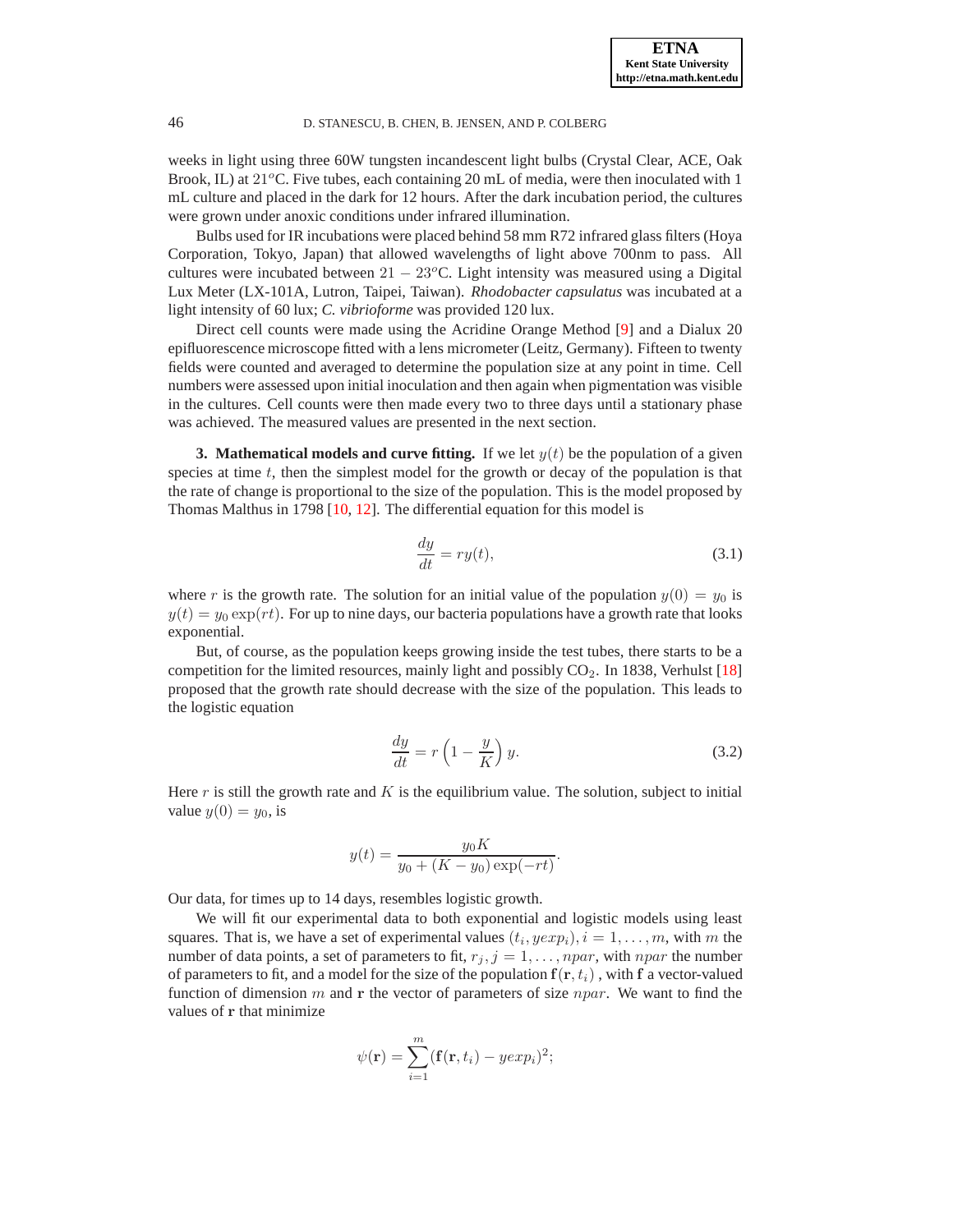<span id="page-3-1"></span>

| Table 3.1    |  |  |  |  |
|--------------|--|--|--|--|
| Cell counts. |  |  |  |  |

| R. capsulatus  |              | C. vibrioforme   |              |  |
|----------------|--------------|------------------|--------------|--|
| Time           | Population   | Time             | Population   |  |
| (days)         | (cells/mL)   | $\frac{days}{9}$ | (cells/mL)   |  |
| $\theta$       | $5.83E + 05$ | $\left( \right)$ | $9.86E + 05$ |  |
| $\mathfrak{D}$ | $6.35E + 05$ | 14               | $2.41E + 06$ |  |
| 4              | $1.08E + 06$ | 16               | $2.24E + 06$ |  |
| 7              | $3.20E + 06$ | 18               | $4.21E + 06$ |  |
| 9              | 5.23E+06     | 21               | $5.72E + 06$ |  |
| 11             | $5.28E + 06$ | 23               | $5.99E + 06$ |  |
| 14             | $5.30E + 06$ | 25               | $7.86E + 06$ |  |
|                |              | 28               | $6.52E + 06$ |  |

see, for example, [\[2\]](#page-14-14). Since in the majority of cases, the model curve will not go through all the experimental points, the minimum value will not be zero. The final value of  $\psi(\mathbf{r})$  gives a measure of how good the fit is. We will call this value the residual or the norm of the residual.

We will fit the parameters to our data in three ways. First (Case I), we will only use the data up to nine days, and fit only the growth rate parameter to the Malthusian model. Second (Case II), we will use the same data but also fit the initial value of the population to the same model. Finally (Case III), we will use all the data and fit the growth rate, the initial value and the equilibrium value using a logistic growth model.

In the process of fitting the parameters,  $y_0$  and K are scaled by  $10^6$  to make all the parameters that are fitted to be of the same order.

Table [3.1](#page-3-1) contains the measured population values for *R. capsulatus* and *C. vibrioforme* under IR lighting conditions. Figures [3.1](#page-4-0)[–3.2](#page-5-0) plot the measured values of the populations of *R. capsulatus* and *C. vibrioforme*, respectively, together with smooth cubic interpolation curves going through those values. The curves do not represent exponential or logistic ("sshaped") curves very well, but they give us a test case when we do not expect the curve fitting to be very good.

### <span id="page-3-0"></span>**4. Random coefficients and polynomial chaos.**

**4.1. Exponential growth.** To start with, let us consider the model ordinary differential equation

<span id="page-3-2"></span>
$$
\frac{dy(t; \omega)}{dt} = r(\omega)y, \quad y(0; \omega) = y_0(\omega), \tag{4.1}
$$

where the growth rate coefficient  $r(\omega)$  as well as the dependent variable  $y(t; \omega)$  for a given t are supposed to be random variables of the outcome of an experiment  $\omega$  taking values in the set of all outcomes  $\Omega$ . The latter is assumed to be properly equipped with a  $\sigma$ -algebra  $\mathcal F$  and a probability measure P such that the triple  $(\Omega, \mathcal F, P)$  forms a probability space [\[14\]](#page-14-15). Moreover, the initial condition  $y_0(\omega)$  and the growth rate are supposed to be independent random variables. For several types of distributions of the growth rate, the time evolution of the expected value of  $y(t; \omega)$  can be obtained in closed form. In order to develop a more general methodology for the numerical solution of other evolution equations, we follow the polynomial chaos approach [\[4,](#page-14-16) [20,](#page-14-17) [22\]](#page-14-18) using the Wiener-Hermite chaos expansion. In this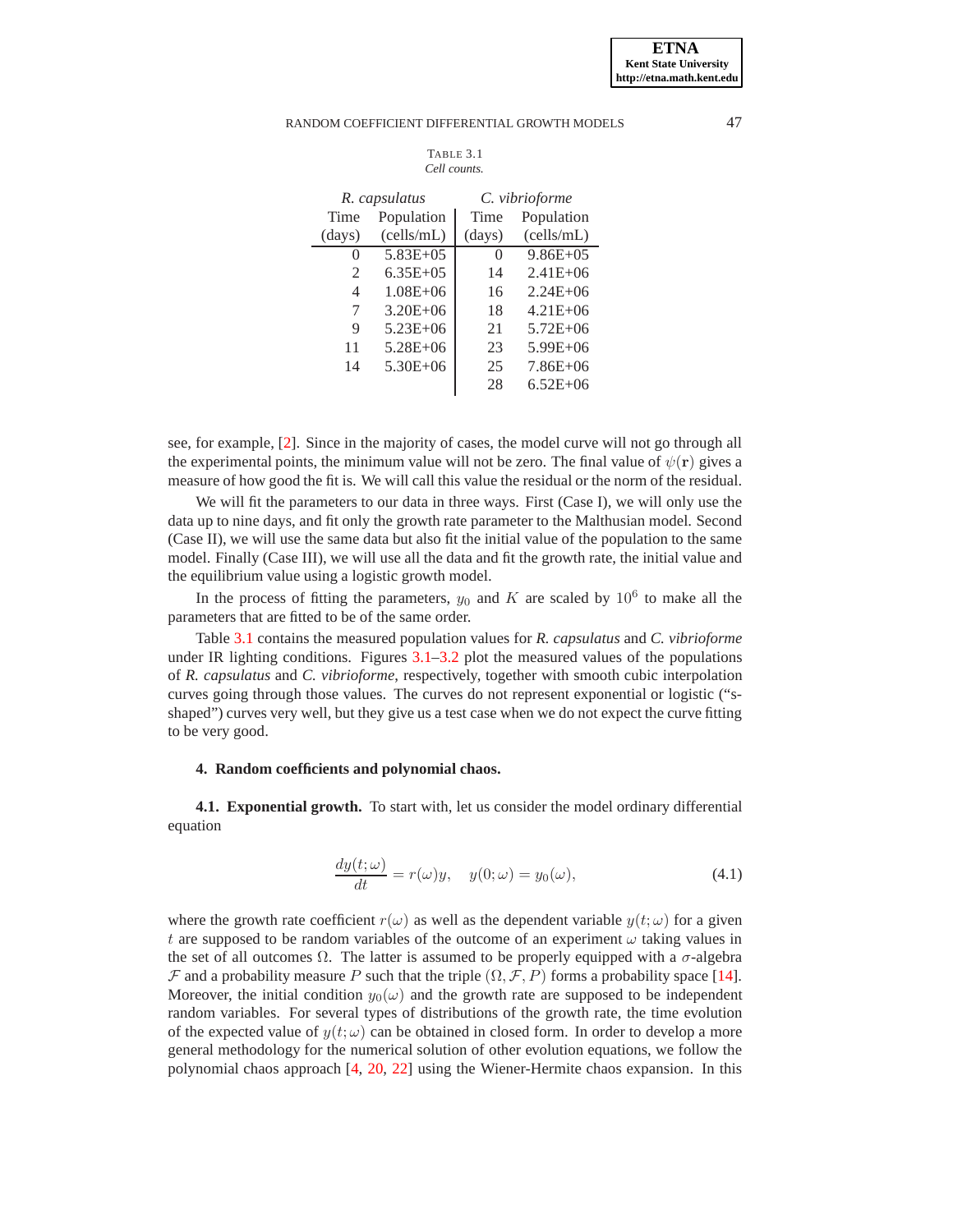

<span id="page-4-0"></span>FIGURE 3.1. *Population size of R. capsulatus versus time.*

context, a random variable  $\chi(\omega)$  is projected on the space of polynomial chaoses

$$
\chi(\omega) = \chi_0 \Gamma_0 + \sum_{i_1=1}^{\infty} \chi_{i_1} \Gamma_1(\xi_{i_1}(\omega)) + \sum_{i_1=1}^{\infty} \sum_{i_2=1}^{i_1} \chi_{i_1 i_2} \Gamma_2(\xi_{i_1}(\omega), \xi_{i_2}(\omega)) + \dots,
$$
 (4.2)

where the  $\Gamma_i$  are successive polynomial chaoses of increasing degree in their arguments [\[21,](#page-14-19) [6,](#page-14-20) [4\]](#page-14-16). This expansion has been shown to converge for second-order random processes [\[1\]](#page-14-21). The polynomial chaoses can be arranged in a sequence  $\Phi_i(\xi(\omega))$ , such that the expansion of the random processes appearing in equation  $(4.1)$  takes the form:

<span id="page-4-1"></span>
$$
y(t; \omega) = \sum_{i=0}^{\infty} y_i(t) \Phi_i(\boldsymbol{\xi}(\omega)); \quad r(\omega) = \sum_{j=0}^{\infty} r_j \Phi_j(\boldsymbol{\xi}(\omega)), \tag{4.3}
$$

where the  $\Phi_i$  are properly chosen polynomial basis functions of the random variable vector  $\xi$ . The number of variables in  $\xi$  represents the dimension of the chaos. We consider  $\xi(\omega)$  a vector of standard Gaussian variables and take the basis functions to be the Hermite polynomials, leading to the Wiener chaos expansion. A Galerkin projection using the orthogonality of the basis functions  $\langle \Phi_i, \Phi_j \rangle = \delta_{ij} \langle \Phi_i, \Phi_j \rangle$  together with truncation of the infinite series to  $P + 1$ terms leads to a system of ordinary differential equations governing the time evolution of the chaos coefficients of the solution

$$
\frac{dy_m}{dt} = \frac{1}{\langle \Phi_m, \Phi_m \rangle} \sum_{i=0}^P \sum_{j=0}^P a_{ijm} r_j y_i(t),
$$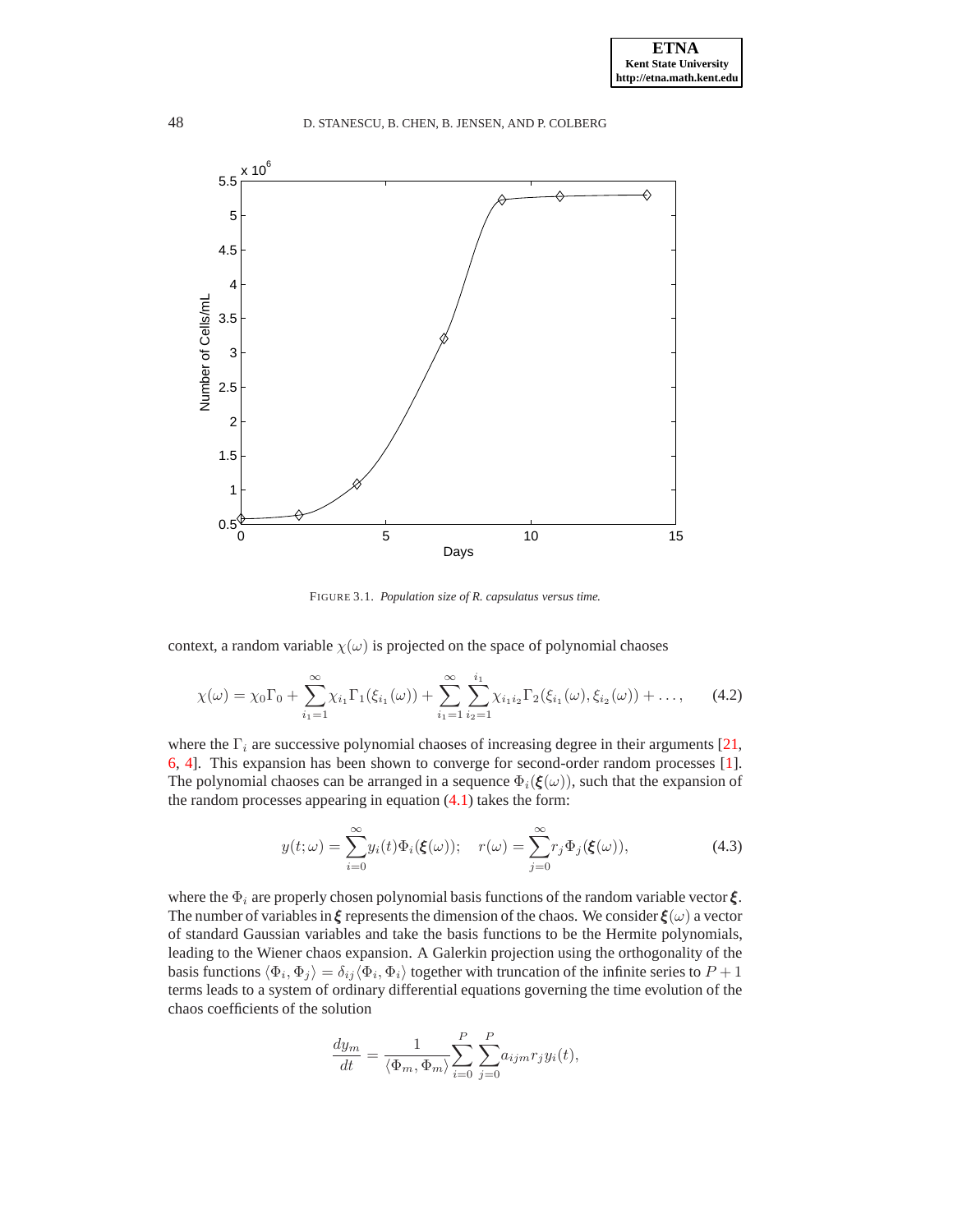

<span id="page-5-0"></span>FIGURE 3.2. *Population size of C. vibrioforme versus time.*

where  $a_{ijm} = \langle \Phi_m, \Phi_j \Phi_i \rangle$ . This system is then integrated in time using an appropriate numerical method, and the chaos coefficients thus obtained can be subsequently used to compute quantities of interest. For example, the mean of  $y$  is the value of the first coefficient  $y_0(t)$ , while the variance of y is  $Var[y] = \sum_{i=1}^P y_i^2(t) \langle \Phi_i, \Phi_i \rangle$ . The inner product  $\langle \cdot, \cdot \rangle$  in this paper is always taken with respect to Gaussian measure.

Some exact solutions for the expected values of the dependent variable in the case of this simple equation can be obtained. Since  $y_0(\omega)$  and  $r(\omega)$  are independent, from the exact solution of the equation  $(3.1)$  one obtains:

<span id="page-5-1"></span>
$$
\bar{y}(t) = \bar{y_0} \mathcal{E}[\exp(rt)] = \bar{y_0} \int \exp(xt) f_r(x) dx,
$$
\n(4.4)

where  $\bar{y}_0$  is the mean value of  $y_0(\omega)$ ,  $f_r(x)$  is the probability density function for the growth rate, and the integration should be performed over the support of  $f_r$ . If  $r(\omega)$  is a Gaussian random variable with mean  $\bar{r}$  and variance  $\sigma_r^2$ , then the integral can be evaluated exactly to give

$$
\bar{y}(t) = \bar{y}_0 \exp\left(\bar{r}t + \frac{\sigma_r^2 t^2}{2}\right).
$$

Similarly, for an exponential distribution of  $r$ , one obtains

$$
\bar{y}(t) = \frac{\lambda \bar{y_0}}{\lambda - t},
$$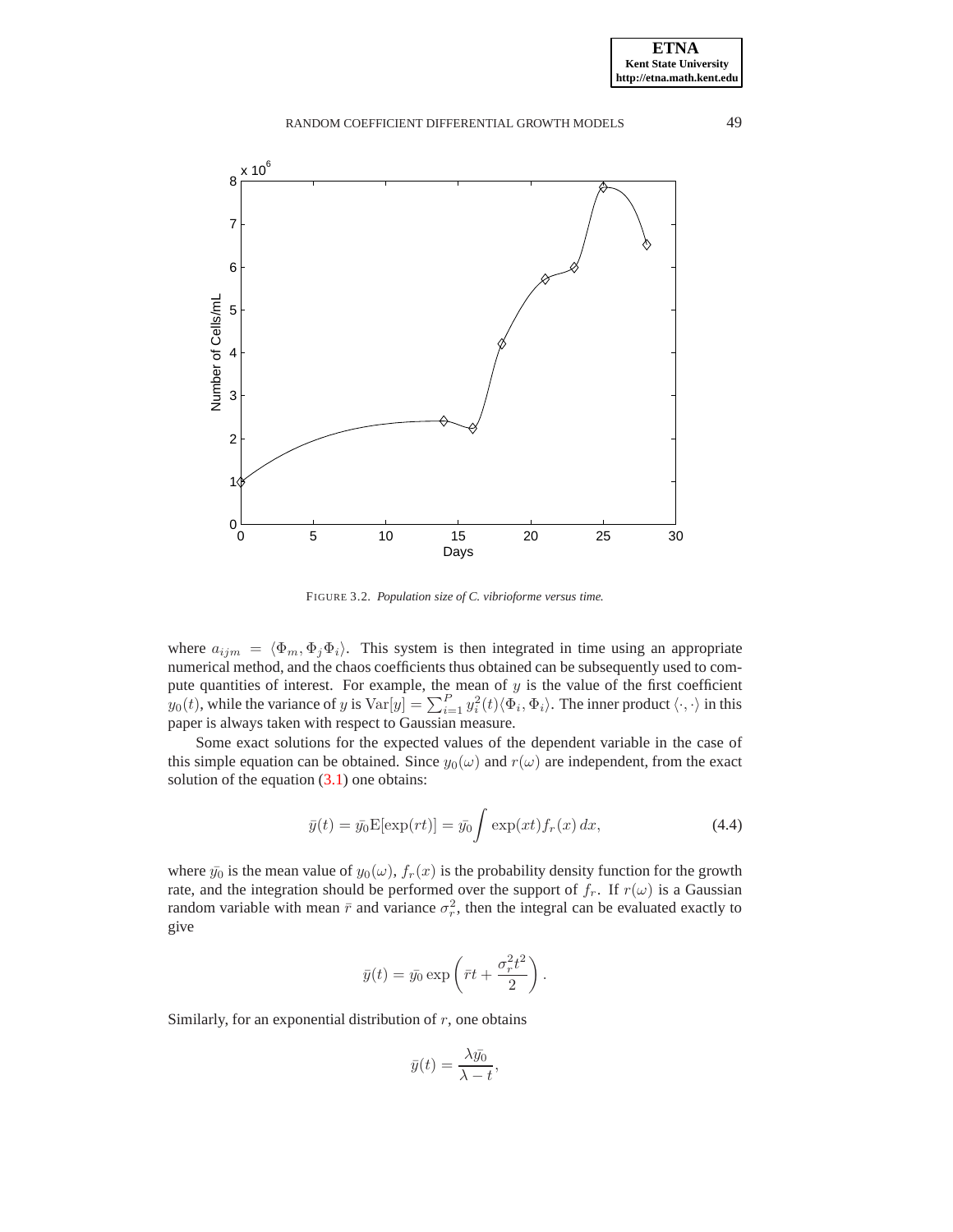where  $\lambda$  is the parameter of the exponential distribution, i.e.,  $\bar{r} = 1/\lambda$ . For a uniform distribution of  $r(\omega)$  in  $(a, b)$ , equation [\(4.4\)](#page-5-1) leads to

$$
\bar{y}(t) = \bar{y_0} \frac{\exp(bt) - \exp(at)}{t(b-a)}.
$$

These solutions have been used to confirm the numerical results obtained from the polynomial chaos implementation.

**4.2. Logistic growth.** The logistic growth equation [\(3.2\)](#page-2-2) is considered here, in which the growth rate  $r$  and the equilibrium (or saturation) level  $K$  are random variables. Because of the nonlinear term in the logistic equation, it is known that moment methods are difficult to apply directly to [\(3.2\)](#page-2-2) as they require closure for the higher-order moments. Moment methods based on sensitivities can be easily used because an exact solution is known [\[20\]](#page-14-17); however, in the case of differential equations where an exact solution is not available, these methods do require computation of sensitivities, usually a more complicated task than solving the differential equations. On the other hand, the polynomial chaos expansion is rather straightforward to apply. To develop the Galerkin projection of the solution on the polynomial chaoses, and taking into account the fact that the saturation level  $K$  is necessarily positive, it is helpful to introduce  $\kappa(\omega) = 1/K(\omega)$ . Expanding this quantity in the polynomial chaos basis, similar to equation [\(4.3\)](#page-4-1), and introducing the corresponding expression in equation [\(3.2\)](#page-2-2), one obtains:

$$
\sum_{i=0}^{P} y_i'(t)\Phi_i = \sum_{j=0}^{P} \sum_{i=0}^{P} r_j y_i(t)\Phi_j \Phi_i \left[ 1 - \sum_{k=0}^{P} \sum_{l=0}^{P} \kappa_k y_l(t)\Phi_k \Phi_l \right].
$$
 (4.5)

Again taking the inner product with the basis function  $\Phi_m$ , we obtain a system of ordinary differential equations for the time dependent coefficients in the solution,

$$
\frac{dy_m}{dt} = \frac{1}{\langle \Phi_m, \Phi_m \rangle} \sum_{i,j=0}^{P} r_j y_i(t) a_{ijm} - \sum_{i,j,k,l=0}^{P} y_i(t) r_j \kappa_k y_l(t) b_{ijklm}, \tag{4.6}
$$

with  $a_{ijm}$  as defined above and the additional coupling coefficient  $b_{ijklm} = \langle \Phi_m, \Phi_i \Phi_i \Phi_j \Phi_k \rangle$ . When the initial value  $y_0$  and the reciprocal of the saturation level  $\kappa$  are deterministic, the exact solution for the first moment of  $y(t; \omega)$  is given by

$$
\bar{y}(t) = \int \frac{y_0 f_r(x)}{\kappa y_0 + (1 - \kappa y_0) \exp(-xt)} dx.
$$
 (4.7)

**4.3. Random input representation.** In most practical situations, a subset of the random coefficients in the model must satisfy constraints inherent to the model itself. For example, for the exponential growth model the initial population  $y_0(\omega)$  has to be positive; no such constraint is necessary for  $r(\omega)$ , although negative values of r will lead to decrease of the population size in time. For the logistic model both  $y_0(\omega)$  and  $\kappa(\omega)$  must be positive. Obviously, normal random variables are not good candidates for the positive quantities, since they can take values all over the real axis. Thus, one needs to consider random variables whose probability density functions have support on the positive real axis. For this study we will only focus on uniformly distributed random inputs, although gamma, beta, and lognormal random inputs may be considered. To represent a non-Gaussian random input in a Hermite chaos expansion, one can use the inverse transform method [\[14\]](#page-14-15) to map both the random variable which needs to be represented, say  $r(\omega)$  with cumulative distribution function  $F_r(x)$ , and the standard normal random variables  $\xi(\omega)$  to the same probability space. Given u uniformly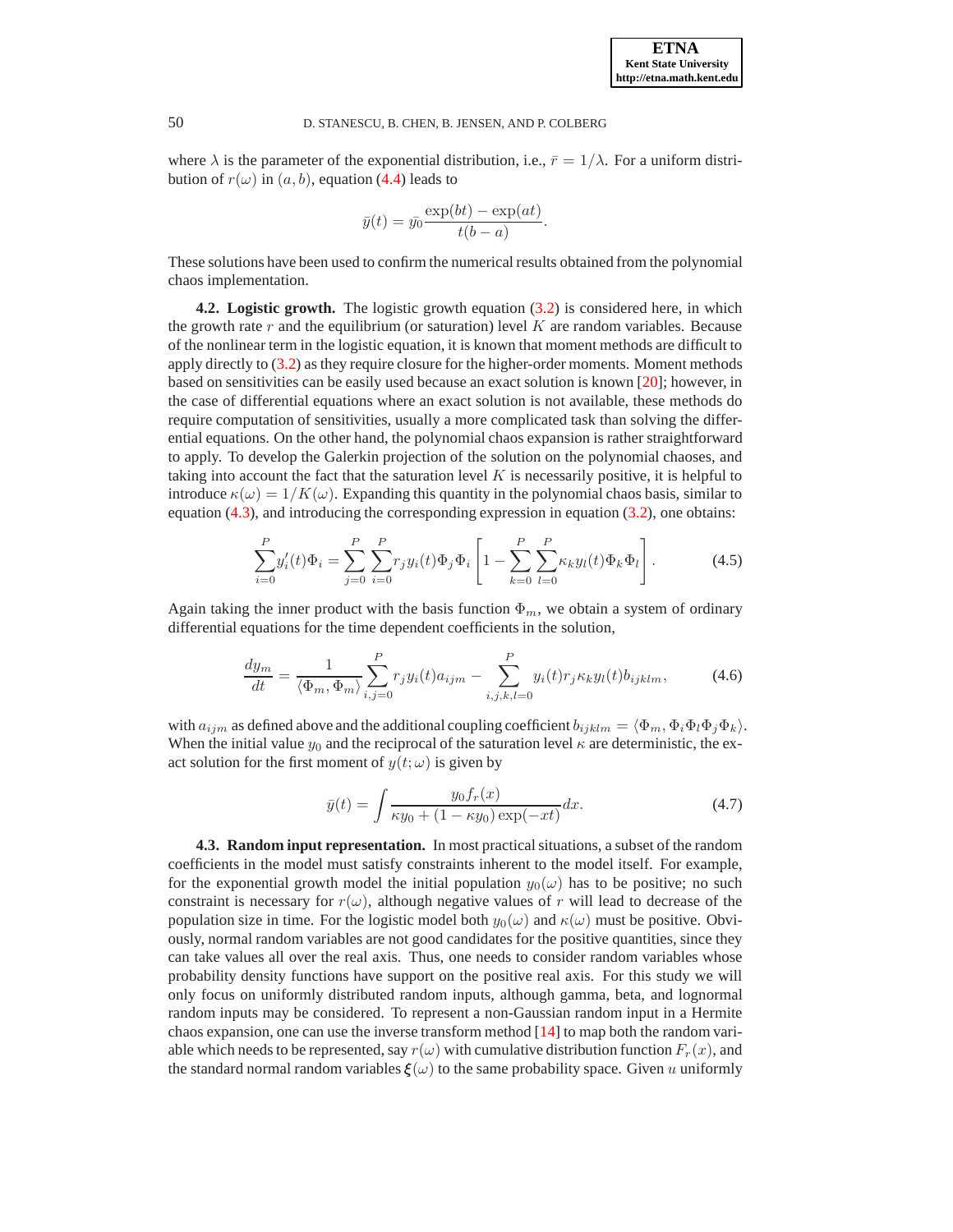<span id="page-7-2"></span>TABLE 5.1 *Parameters for R. capsulatus.*

|              | $y_0$                       |                                       | $K$ residual |
|--------------|-----------------------------|---------------------------------------|--------------|
| Case I .1762 |                             |                                       | 1.8385       |
|              | Case II $.2822$ $.4174E+06$ |                                       | .1206        |
|              |                             | Case III   .6157 .1244E+06 5.5623E+06 | .600         |

<span id="page-7-3"></span>TABLE 5.2 *Parameters for C. vibrioforme.*

|              | $y_0$                  |                                    | $K$ residual |
|--------------|------------------------|------------------------------------|--------------|
| Case I .0774 |                        |                                    | 2.2011       |
|              | Case II 1293 .3755E+06 |                                    | 1.0543       |
|              |                        | Case III 3184 .0292E+06 7.4242E+06 | 3.3127       |

distributed in  $(0, 1)$ , the random variable  $\rho(u) = F_r^{-1}(u)$  has the same distribution as r. The transformation is useful when  $F_r$  can be easily inverted. The inner products of  $r(\omega)$  with the basis functions can then be computed by mapping to  $(0, 1)$ :

<span id="page-7-1"></span>
$$
r_i = \frac{1}{\langle \Phi_i^2 \rangle} \langle r, \Phi_i \rangle = \frac{1}{\langle \Phi_i^2 \rangle} \int_0^1 F_r^{-1}(u) \Phi_i(F_{\xi}^{-1}(u)) du.
$$
 (4.8)

Another alternative, which we adopt here, is to map the uniformly distributed random variables in the interval  $[a, b]$  to standard normals, in which case equation [\(4.8\)](#page-7-1) for the case of one-dimensional chaos becomes

$$
r_i = \frac{1}{\langle \Phi_i^2 \rangle} \left\langle a + (b - a) \frac{1 + \text{erf}(\xi/\sqrt{2})}{2}, \Phi_i(\xi) \right\rangle.
$$
 (4.9)

#### <span id="page-7-0"></span>**5. Numerical experiments.**

**5.1. Deterministic model fitting.** In this section we present the results of the curve fitting for the three cases and of numerical experiments with the various models presented above.

Case I refers to the results of fitting an exponential growth model to the measured data of *R. capsulatus* up to nine days, considering that the growth rate  $r$  is the only parameter to be fitted. For *C. vibrioforme*, the data fitted is up to 21 days. Since we are only fitting one parameter, the fit is not as good as in the other two cases.

Case II refers to the results of the curve fitting when the model is still growing exponentially, but we have two parameters, the growth rate  $r$  and the initial population  $y_0$ . For  $R$ . *capsulatus*, the data used is up to nine days, and for *C. vibrioforme* it is up to 21 days.

Case III refers to the fit of a logistic model using all of the measured values. For *R. capsulatus*, the time is up to 14 days, and for *C. vibrioforme* it is to 28 days. Now we have three parameters to fit: the growth rate  $r$ , the initial population  $y_0$ , and the saturation constant K.

The results for the three models are presented for *R. capsulatus* in Table [5.1](#page-7-2) and for *C. vibrioforme* in Table [5.2.](#page-7-3) In both tables, "residual" is the value of the norm of the residual as defined above.

As expected the results of the curve fitting as measured with the "residual" are better for *R. capsulatus*, since the data points for *C. vibrioforme* deviate more from an exponential or an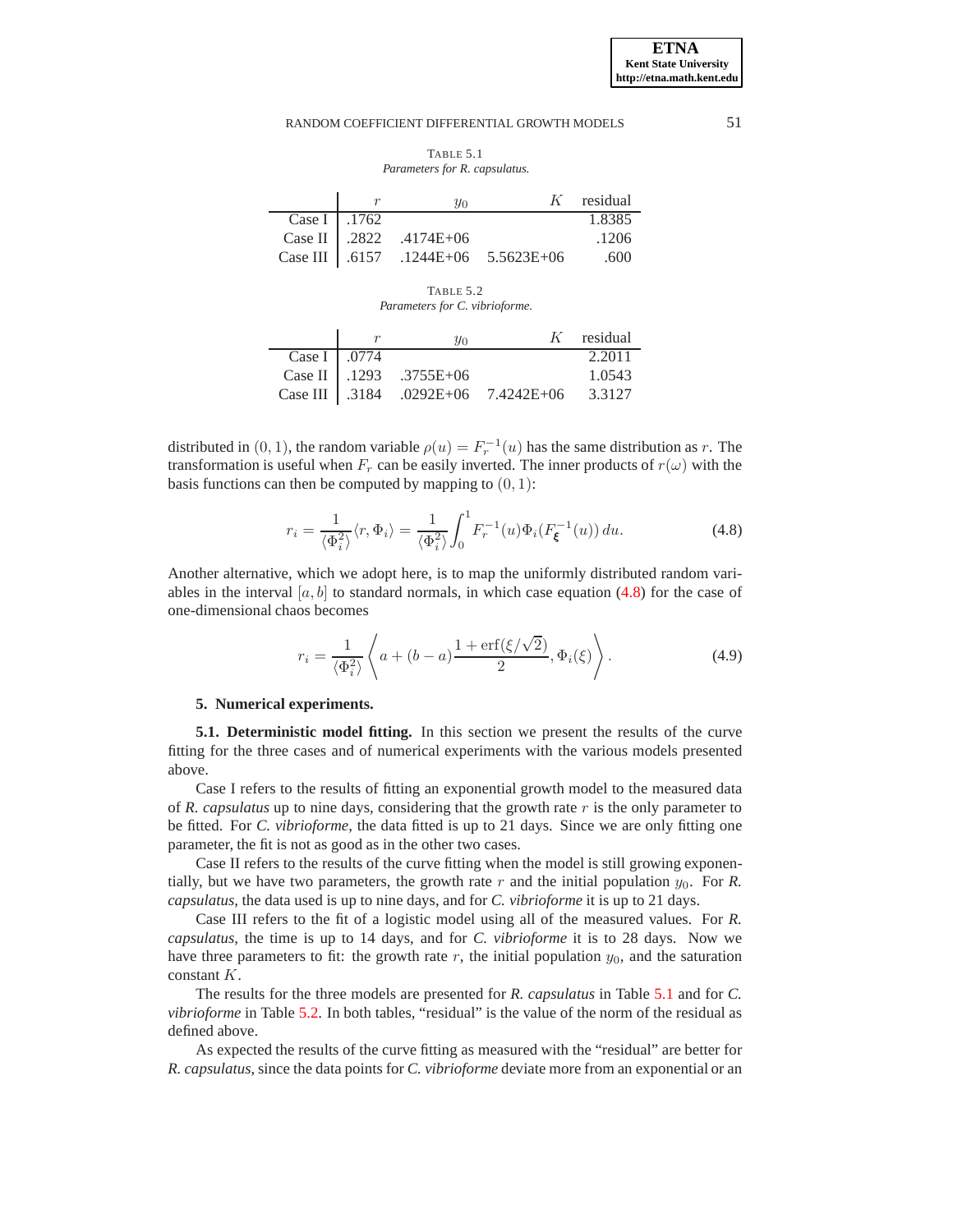

<span id="page-8-0"></span>FIGURE 5.1. *The three growth models for R. capsulatus.*

"s-shaped" curve. The values of the fitted parameters depend significantly on the model used. In most population growth models, the value of r reported comes from fitting an exponential growth model. It is important to have multiple experiments to be able to take averages.

Figures [5.1](#page-8-0) and [5.2](#page-9-1) are plots of the three least squares fit curves together with the measured values. The figures show that the fitted curves approximate very well the experimental data, with the exception of Case I. This result is to be expected since we only have one parameter to fit to measurements that are very difficult to perform accurately. The curves for *R. capsulatus* fit better than those for *C. vibrioforme*, as expected.

**5.2. Polynomial chaos.** Figure [6.1](#page-10-0) presents two results obtained by modeling the time evolution of the population of *R. capsulatus* using exponential growth. The polynomial chaos solution for the mean is shown together with two limit curves for the usual interval of confidence  $[\bar{y}(t) - 2S(t), \bar{y}(t) + 2S(t)]$ , where  $S(t) = \sqrt{\text{Var}[y(t)]}$  is the standard deviation in the solution. Both computations use the same mean value of  $r$  obtained from Case II to allow comparison. For the top figure, only the growth rate is considered a Gaussian random variable. For the bottom figure, the initial value is also taken as a random variable, uniformly distributed in  $(0.4074, 0.4274)$ . Note the small values of the variances in the random coefficients; obviously introducing only a small randomness in the model inputs allows a more faithful representation of the time evolution of the population. For this reason, it is the authors' opinion that the use of random coefficient differential equation models should be investigated more extensively in mathematical biology.

Figure [6.2](#page-11-0) shows the evolution of the mean and the interval of confidence for the logistic model applied to *R. capsulatus*. The top figure only considers randomness in the growth rate (Gaussian) and the initial condition (uniform in  $(0.0744, 0.1744)$ ). The bottom figure also takes into account randomness in the saturation level  $K$  (uniform in  $(4.8, 6.32)$ ). It is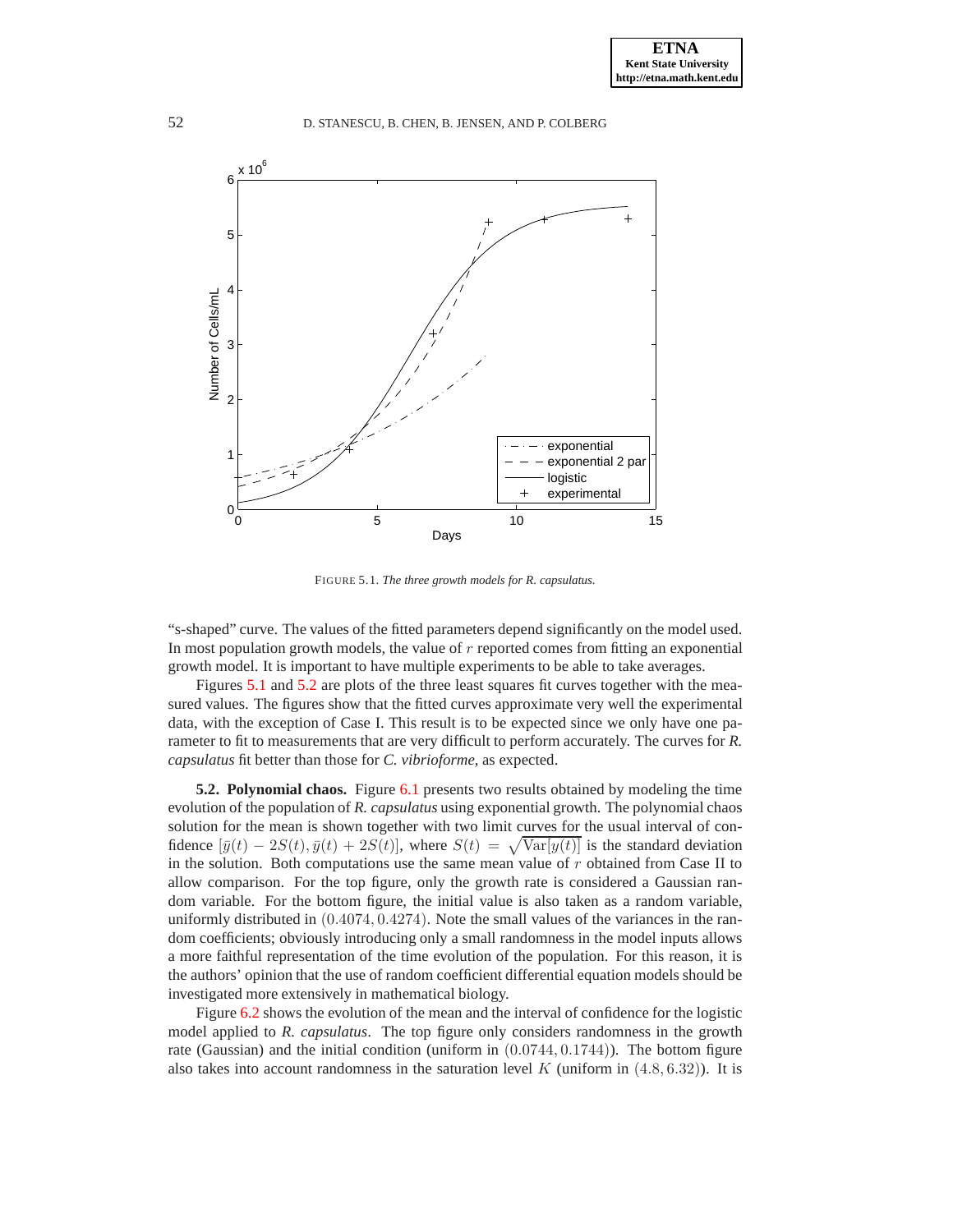

<span id="page-9-1"></span>FIGURE 5.2. *The three growth models for C. vibrioforme.*

interesting to note the trend of the upper limit curve in the top figure. The increase continues beyond the saturation level, peaks, and only then starts decreasing toward the mean value of  $K$ . We have confirmed that with longer time integration, the upper and lower limits do join the mean as one would expect.

Figures [6.3](#page-12-0) and [6.4](#page-13-0) replicate these results for *C. vibrioforme*. In the top part of Figure [6.3,](#page-12-0) the initial value  $y_0$  is set to the fitted value from Case II, and the growth rate is considered to have a normal distribution with the mean equal to the fitted value and  $Var[r] = 0.03$ . In the bottom plot, the variance of the growth rate is  $Var[r] = 0.01$ , but the initial value is uniformly distributed in (0.3655, 0.3855). The logistic models with random coefficients shown in Figure [6.4](#page-13-0) are similar to the results for *R. capsulatus*, except that the peak in the upper confidence limit does not appear. Although not shown here, we confirmed through longer time integration that the upper and lower confidence limit curves eventually join the mean value, as should be expected.

<span id="page-9-0"></span>**6. Conclusions.** Modeling population growth is many times a difficult task due to the scarcity and scattering of the data, and to errors and uncertainty in it. Incorporating randomness in the population model is a natural alternative. In this paper, we have explored two classical population growth models which have been modified to take into account the randomness in the coefficients. While for very simple cases the exact solution for some of the moments may be computed analytically, the numerical alternative based on polynomial chaos that has been used here can be easily extended to take into account more difficult situations. Here we have used several different hypotheses on the distribution functions of the random coefficients. We have used actual data for two bacterial species growing under IR lighting conditions, and have calculated numerical solutions. The extension we envision is a random coefficient partial differential equations model for biofilm growth.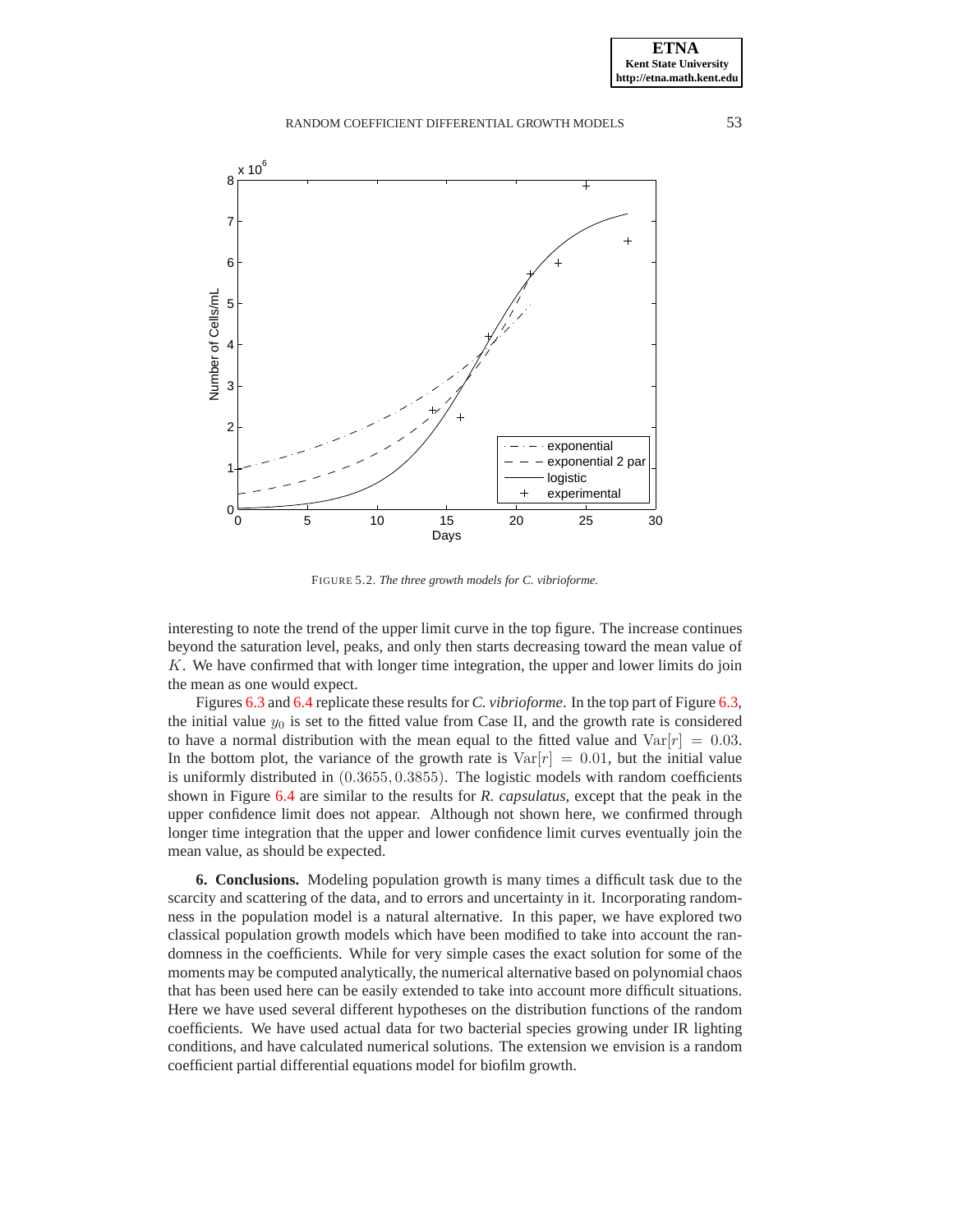

<span id="page-10-0"></span>FIGURE 6.1. *Modeling of R. capsulatus with exponential growth. Top figure:*  $\bar{r} = 0.2822$ ,  $Var[r] = 0.03$ ,  $\bar{y}_0 = 0.4174$ ,  $\text{Var}[y_0] = 0$ . Bottom figure:  $\bar{r} = 0.2822$ ,  $\text{Var}[r] = 0.01$ ,  $y_0$  *uniformly distributed in* (0.4074, 0.4274)*.*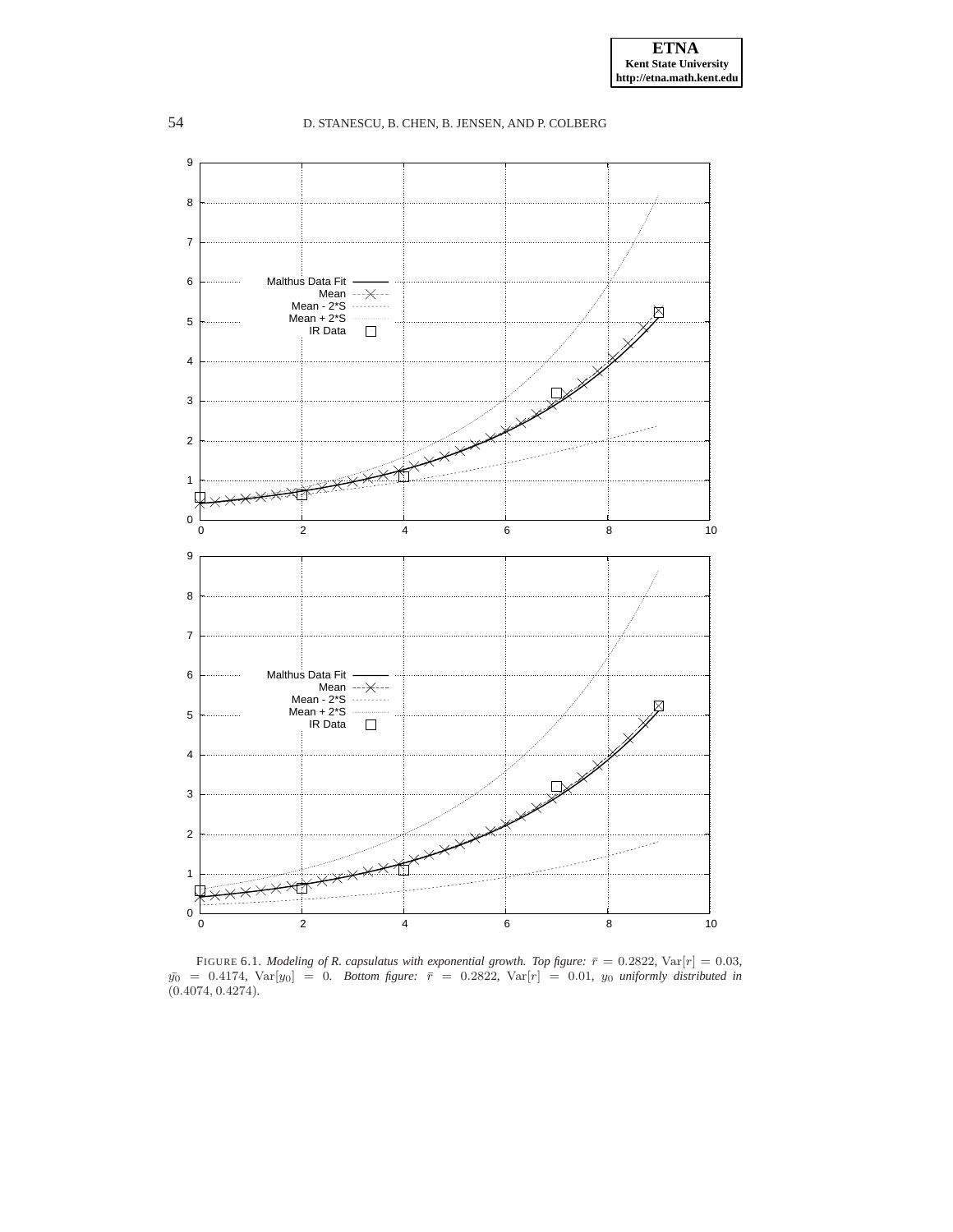



<span id="page-11-0"></span>FIGURE 6.2. *Modeling of R. capsulatus with logistic growth. Top figure:*  $\bar{r} = 0.6157$ , Var $[r] = 0.04$ ,  $y_0$ <br>uniformly distributed in  $(0.0744, 0.1744)$ ,  $\bar{K} = 5.56$ , Var $[K] = 0$ . *Bottom figure:*  $r, y_0$  same as for *uniformly distributed in* (4.8, 6.32)*.*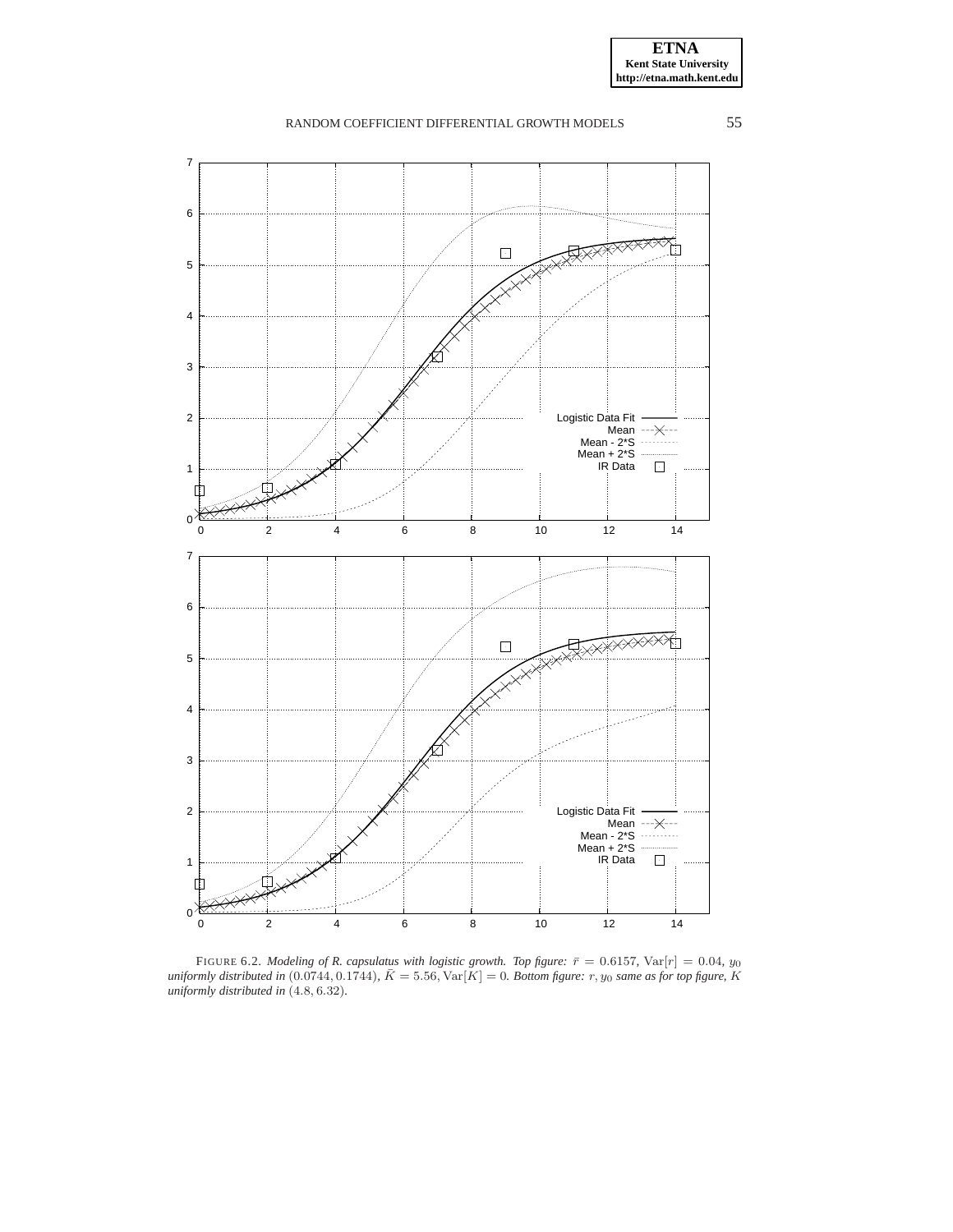

<span id="page-12-0"></span>FIGURE 6.3. *Modeling of C. vibrioforme with exponential growth. Top figure:*  $\bar{r} = 0.1293$ ,  $Var[r] =$  $0.03, \bar{y_0} = 0.3755, \text{Var}[y_0] = 0$ . Bottom figure:  $\bar{r} = 0.1293, \text{Var}[r] = 0.01, y_0$  uniformly distributed in (0.3655, 0.3855)*.*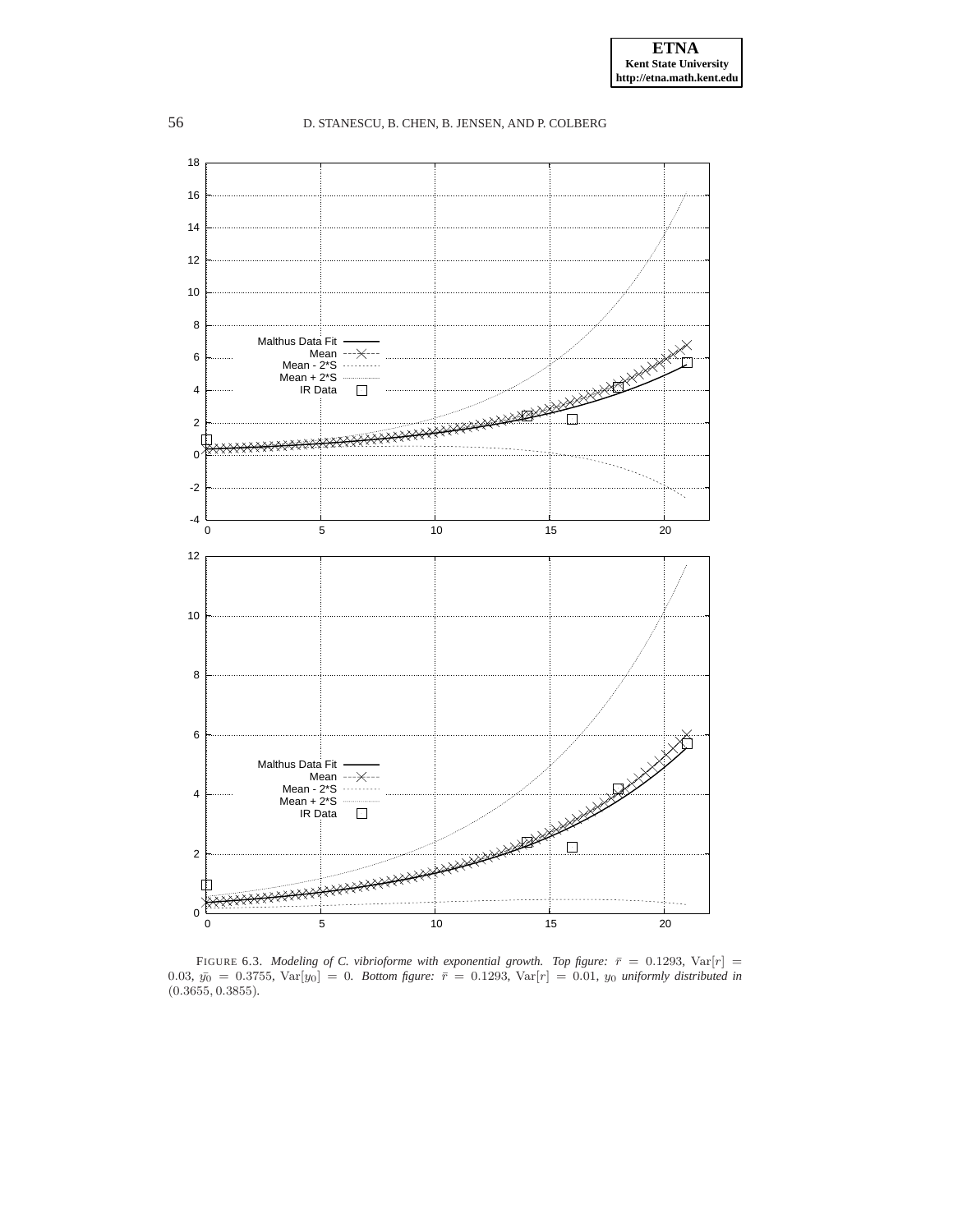![](_page_13_Figure_2.jpeg)

<span id="page-13-0"></span>FIGURE 6.4. *Modeling of C. vibrioforme with logistic growth. Top figure:*  $\bar{r} = 0.3184$ ,  $Var[r] = 0.02$ ,  $y_0$ *uniformly distributed in*  $(0.02, 0.04)$ *,*  $Var[K] = 0$ *. Bottom figure:*  $\bar{r} = 0.3184$ *,*  $Var[r] = 0.01$ *, y<sub>0</sub> uniformly distributed in* (0.029, 0.031)*,* K *uniformly distributed in* (5.06, 6.06)*.*